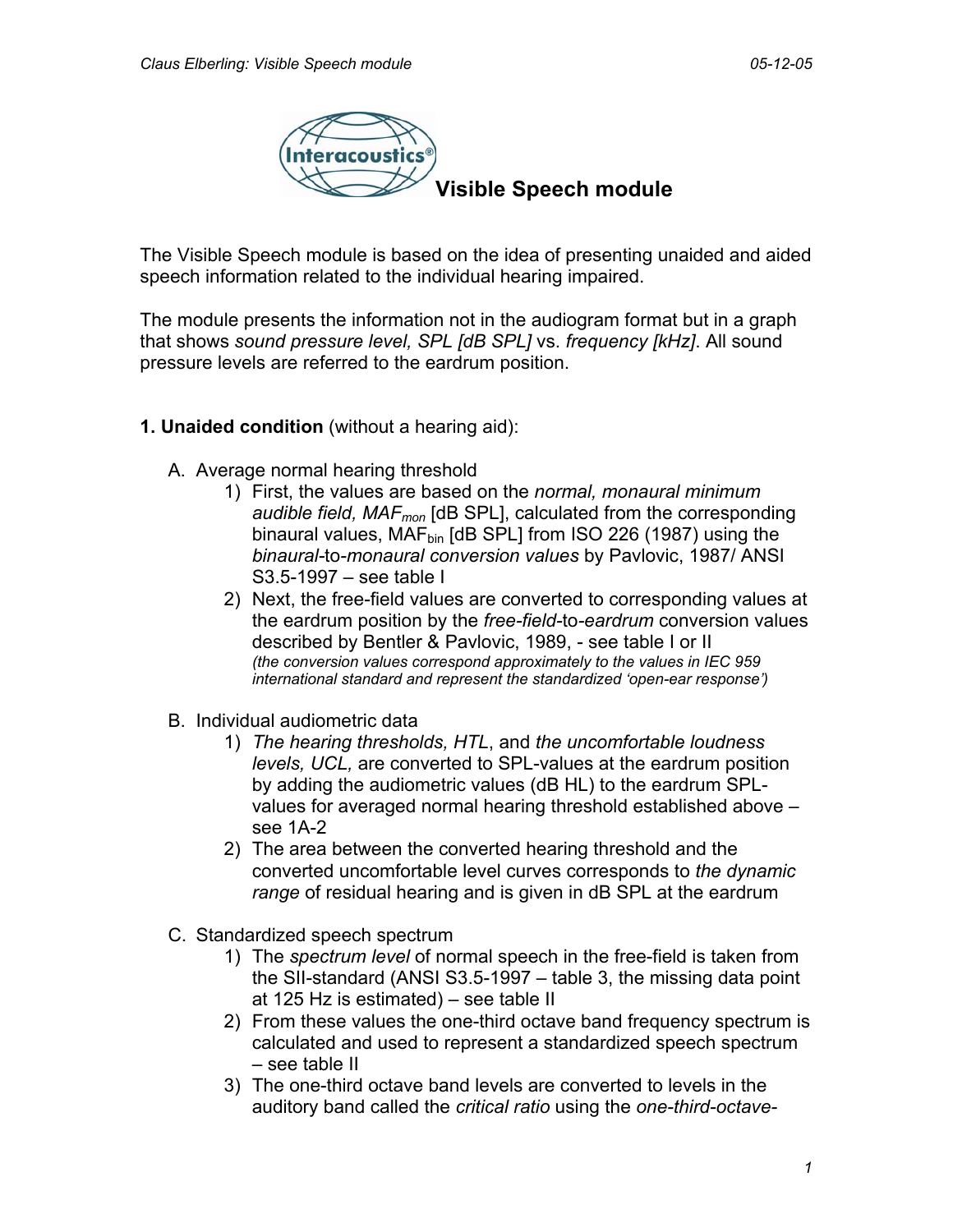*band*-to-*critical ratio conversion values* as described by Pavlovic, 1987 - see table II

*(The speech spectrum is calculated for a frequency resolution that corresponds to the critical ratio because speech intelligibility is directly related to this spectral representation)*

- 4) Using the *free-field-*to*-eardrum* conversion values (Bentler & Pavlovic, 1989) see table I or II, the standardized normal speech spectrum at the eardrum is calculated
- 5) The 30 dB dynamic range of the standardized speech signal, which represents the level distribution of short-term speech elements is found by adding +15 and -15 dB to the calculated speech spectrum
- 6) The final speech spectrum and its dynamic range is shown in the graph
- D. Live-speech spectrum
	- 1) By means of a microphone which is part of the Affinity instrument, speech signals in the environment – either from a talker next to the subject being tested or from a loudspeaker system - can be measured at the position of the *external* ear (behind the auricle i.e. corresponding to the microphone position in a standard BTE hearing aid)
	- 2) The frequency spectrum of the speech signal is constantly calculated in one-third octave band levels
	- 3) The one-third octave band levels are converted to levels in the *critical ratio* using the *one-third-octave-band*-to-*critical ratio*  conversion values, described by Pavlovic, 1987 – see table II
	- 4) The corresponding speech spectrum at the eardrum is found by using either the *microphone position-*to*-eardrum* conversion values described by Bentler & Pavlovic, 1989, - see table I, or the *individual 'open-ear response'*
	- 5) The transformed speech spectrum is displayed in the graph

## **2. Aided condition** (with a hearing aid)

- A. 'Target' speech spectrum
	- 1. The target speech spectrum for a non-linear hearing aid can not readily be estimated. Such an estimation depends namely on specific details about the hearing aid (e.g. number and bandwidth of the compression channels, the non-linear gain characteristics, the time constants etc.) as well as the used fitting rationale
	- 2. The 'target' speech spectrum is therefore estimated in the following way: First, the target *insertion gain* is calculated using a widely accepted *linear* fitting rationale (NAL-R, Byrne & Dillon, 1986). Next, the 'target' speech spectrum is found by adding the target insertion gain to the standardized speech spectrum as calculated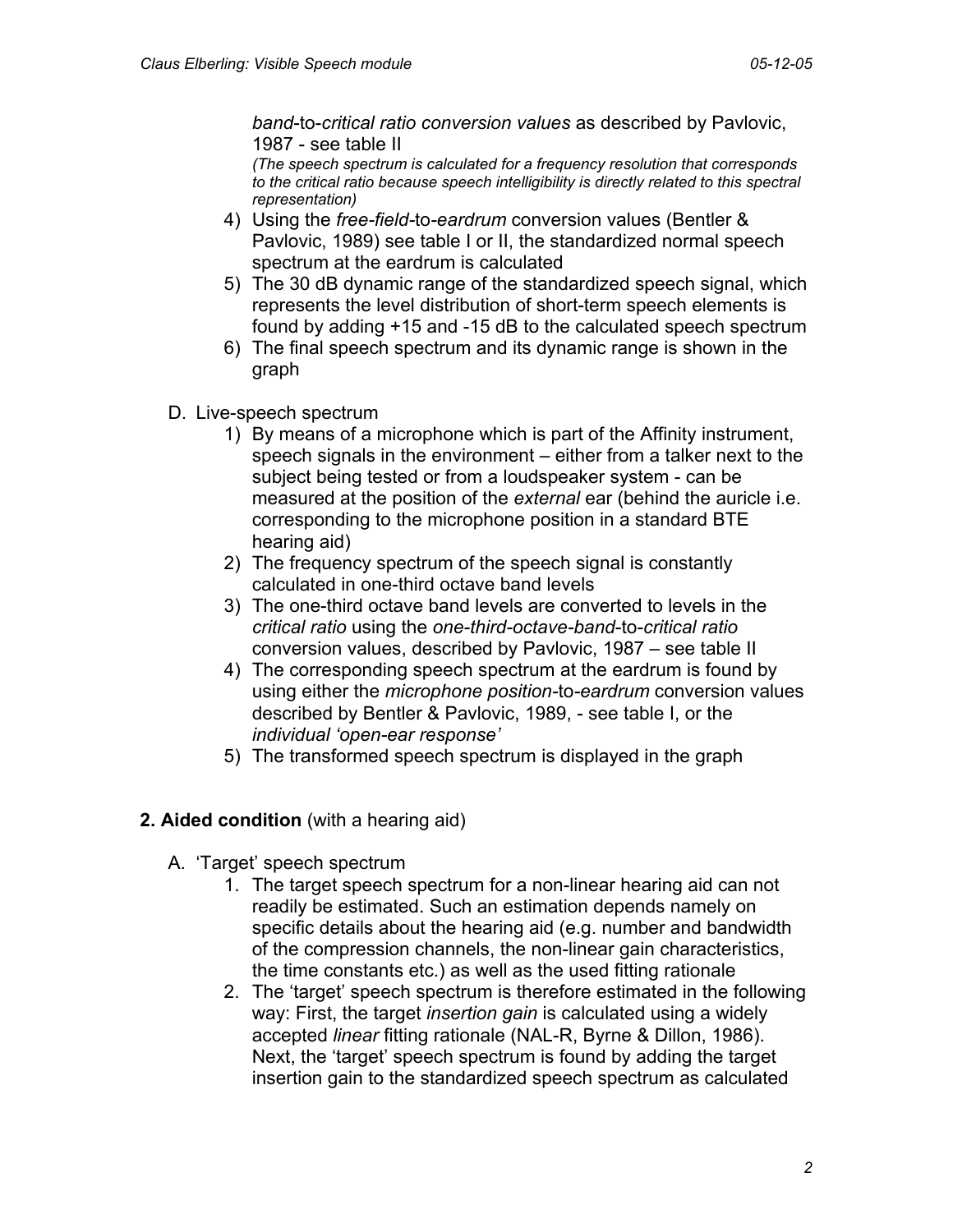above - see 1C-4, and displayed in the graph as the aided speech spectrum (target)

- B. Aided live-speech spectrum
	- 1) By means of a probe microphone which is part of the Affinity instrument, *aided* speech from the environment – either from a talker next to the subject being tested or from a loudspeaker system - can be measured at the position of the eardrum with the hearing aid in place
	- 2) The frequency spectrum of the aided speech signal is constantly calculated in one-third octave band levels
	- 3) The one-third octave band levels are converted to levels in the *critical ratio* using the *one-third-octave-band*-to-*critical ratio*  conversion values, described by Pavlovic, 1987 – see table II
	- 4) The measured aided live-speech spectrum is displayed in the graph

## References

ANSI S3.5-1997. Methods for calculation of the speech intelligibility index. American National Standards Institute

Bentler, R.A. & Pavlovic, C.V. 1989. Transfer functions and correction factors used in hearing aid evaluation and research. Ear & Hearing, 10, 1 58-63

Byrne, D. & Dillon, H. 1986. The national acoustic laboratories' (NAL) new procedure for selecting the gain and frequency response of a hearing aid. Ear & Hearing, 7, 4, 257-265

IEC 959. 1990. Provisional head and torso simulator for acoustic measurements on air conduction hearing aids. International Electrotechnical Commission

ISO 226. 1987. Acoustics – Normal equal loudness level contours. International Organization for **Standardization** 

Pavlovic, C.V. 1987. Derivation of primary parameters and procedures for use in speech intelligibility predictions. J. Acoust. Soc. Am. 82, 2, 413-422